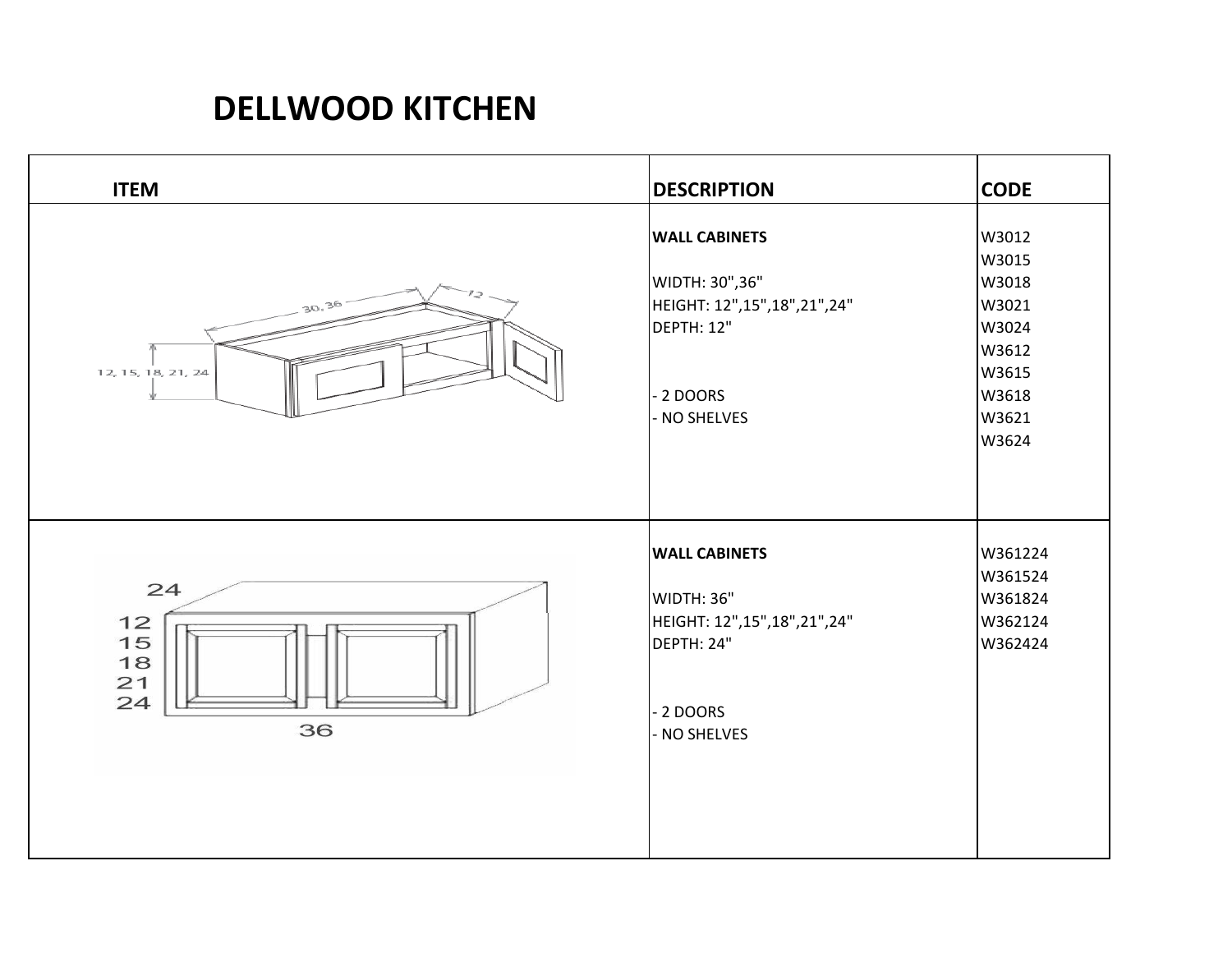|    | <b>WALL CABINETS</b>           | W0930             |
|----|--------------------------------|-------------------|
|    |                                | W1230             |
|    | WIDTH 9", 12", 15", 18", 21"   | W <sub>1530</sub> |
|    | HEIGHT: 30"36"42"              | W1830             |
|    | DEPTH: 12"                     | W2130             |
|    |                                | W0936             |
|    | - SINGLE DOOR                  | W1236             |
| 30 | - 2 ADJUSTABLE SHELVES         | W1536             |
|    |                                | W1836             |
|    |                                | W2136             |
|    | NOTE: 42" HIGH CABINET HAS     | W0942             |
|    | <b>3 ADJUSTABLE SHELVES</b>    | W1242             |
|    |                                | W1542             |
|    |                                | W1842             |
|    |                                | W2142             |
|    |                                |                   |
|    |                                |                   |
|    |                                |                   |
|    | <b>WALL CABINETS</b>           | W2430             |
|    |                                | W2730             |
|    | WIDTH: 24", 27", 30", 33", 36" | W3030             |
|    | HEIGHT: 30", 36", 42"          | W3330             |
|    | DEPTH: 12"                     | W3630             |
|    |                                | W2436             |
|    |                                | W2736             |
|    | - 2 DOORS                      | W3036             |
| ġ  | 2 ADJUSTABLE SHELVES           | W3336             |
|    |                                | W3636             |
|    |                                | W2442             |
|    | NOTE: 42" HIGH CABINET HAS     | W2742             |
|    | <b>3 ADJUSTABLE SHELVES</b>    | W3042             |
|    |                                | W3342             |
|    |                                | W3642             |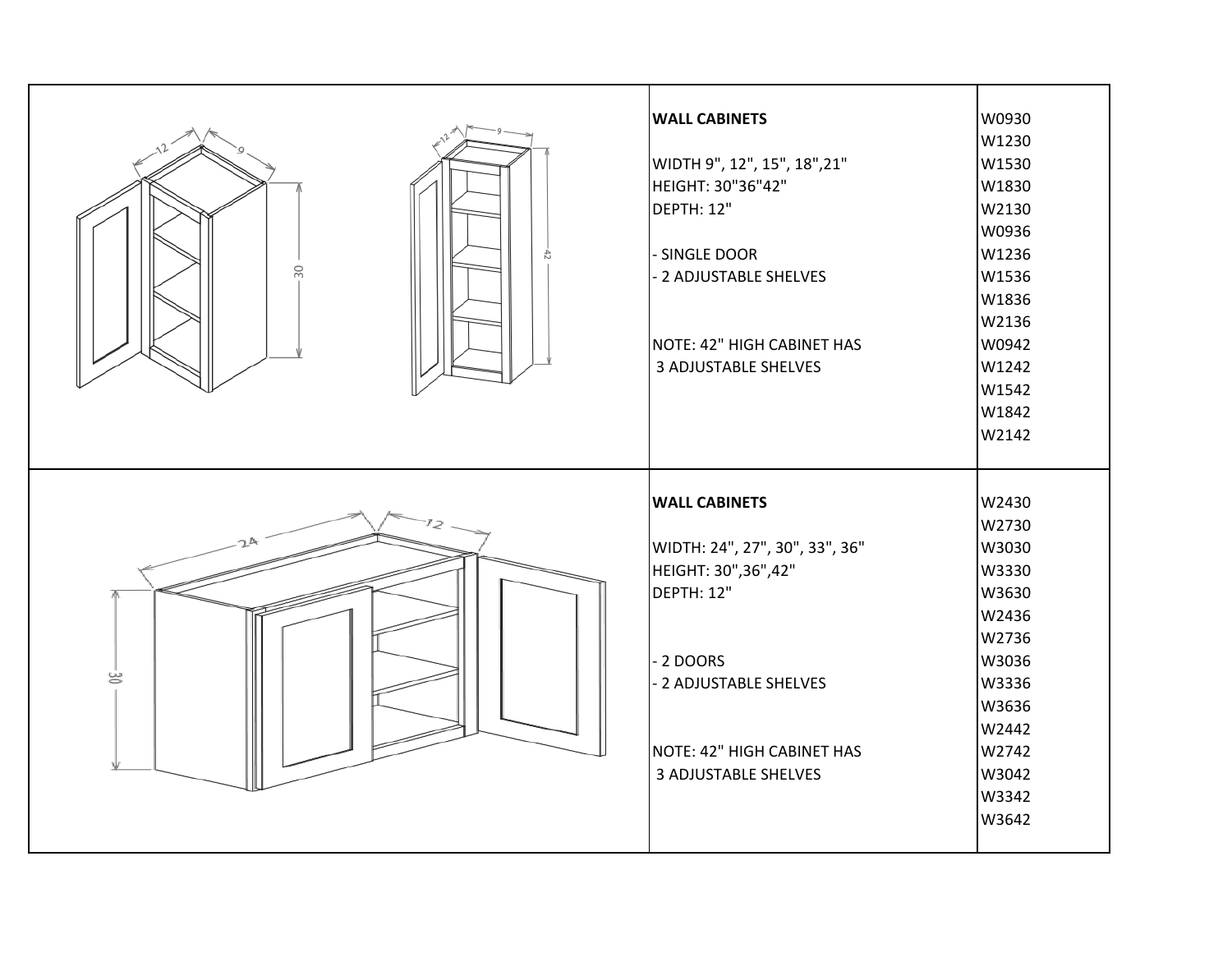| S  | <b>MICROWAVE WALL CABINET</b><br>WIDTH: 27"<br>HEIGHT: 30",36",42"<br>DEPTH: 12"<br>- 2 DOORS                                                                             | <b>WMC2730</b><br><b>WMC2736</b><br><b>WMC2742</b> |
|----|---------------------------------------------------------------------------------------------------------------------------------------------------------------------------|----------------------------------------------------|
| 50 | <b>WALL DIAGONAL CORNER CABINET</b><br>WIDTH: 24"<br>HEIGHT: 30",36",42"<br>- SINGLE DOOR<br>- 2 ADJUSTABLE SHELVES<br>NOTE: 42" HIGH CABINET HAS<br>3 ADJUSTABLE SHELVES | WDC2430<br><b>WDC2436</b><br><b>WDC2442</b>        |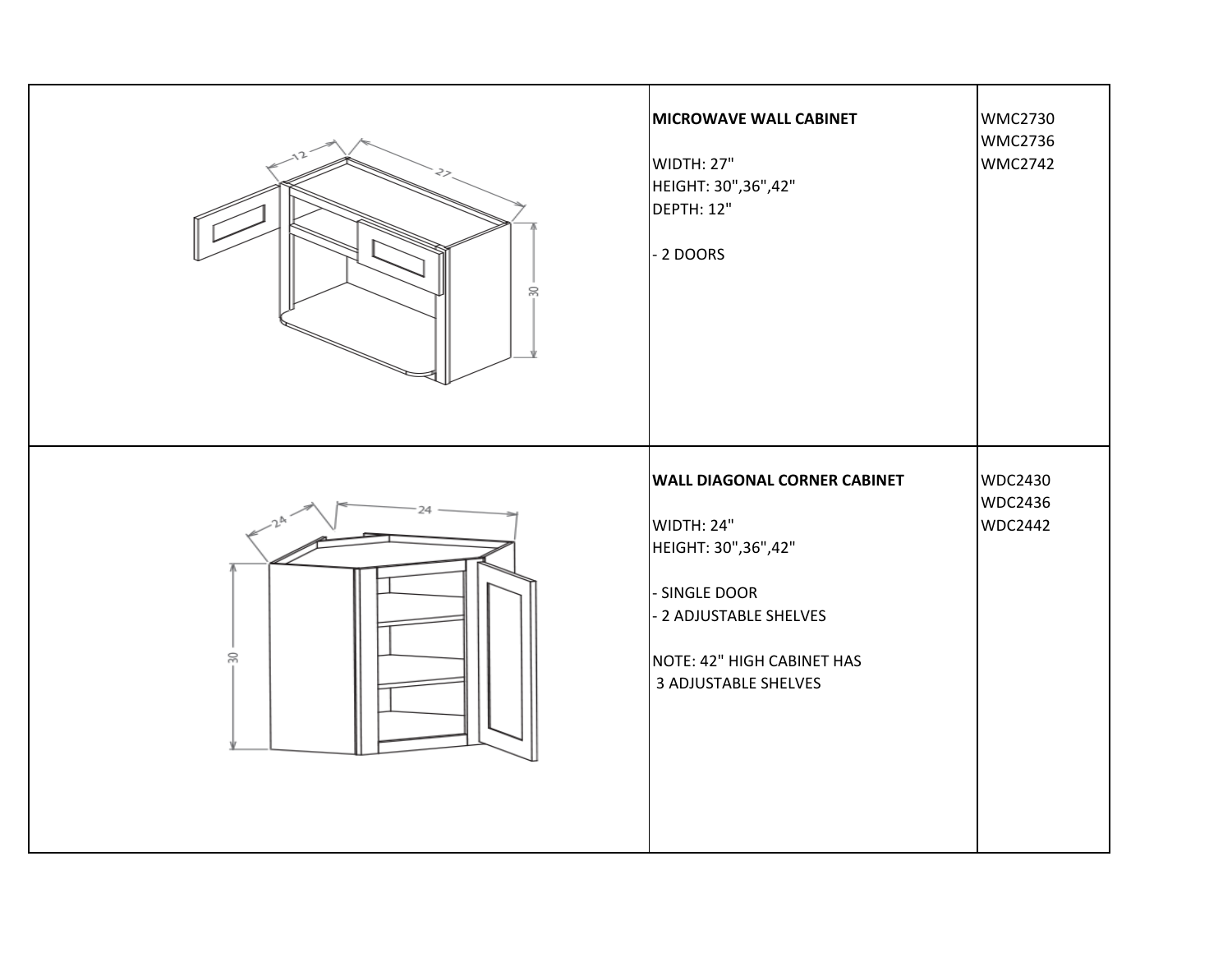| 30<br>36<br>42 | <b>WALL BASE BLIND CABINET</b><br>WIDTH: 27"<br>HEIGHT: 30", 36", 42"<br>DEPTH: 12"<br>$-1$ DOOR<br>- 2 ADJUSTABEL SHELF | <b>WBC2730</b><br><b>WBC2736</b><br><b>WBC2742</b>                    |
|----------------|--------------------------------------------------------------------------------------------------------------------------|-----------------------------------------------------------------------|
| 9<br>ë         | <b>WALL END SHELF CABINET</b><br>WIDTH: 06",09"<br>HEIGHT: 30",36",42"<br>DEPTH: 12"                                     | <b>WES0630</b><br>WES0636<br>WES0642<br>WES0930<br>WES0936<br>WES0942 |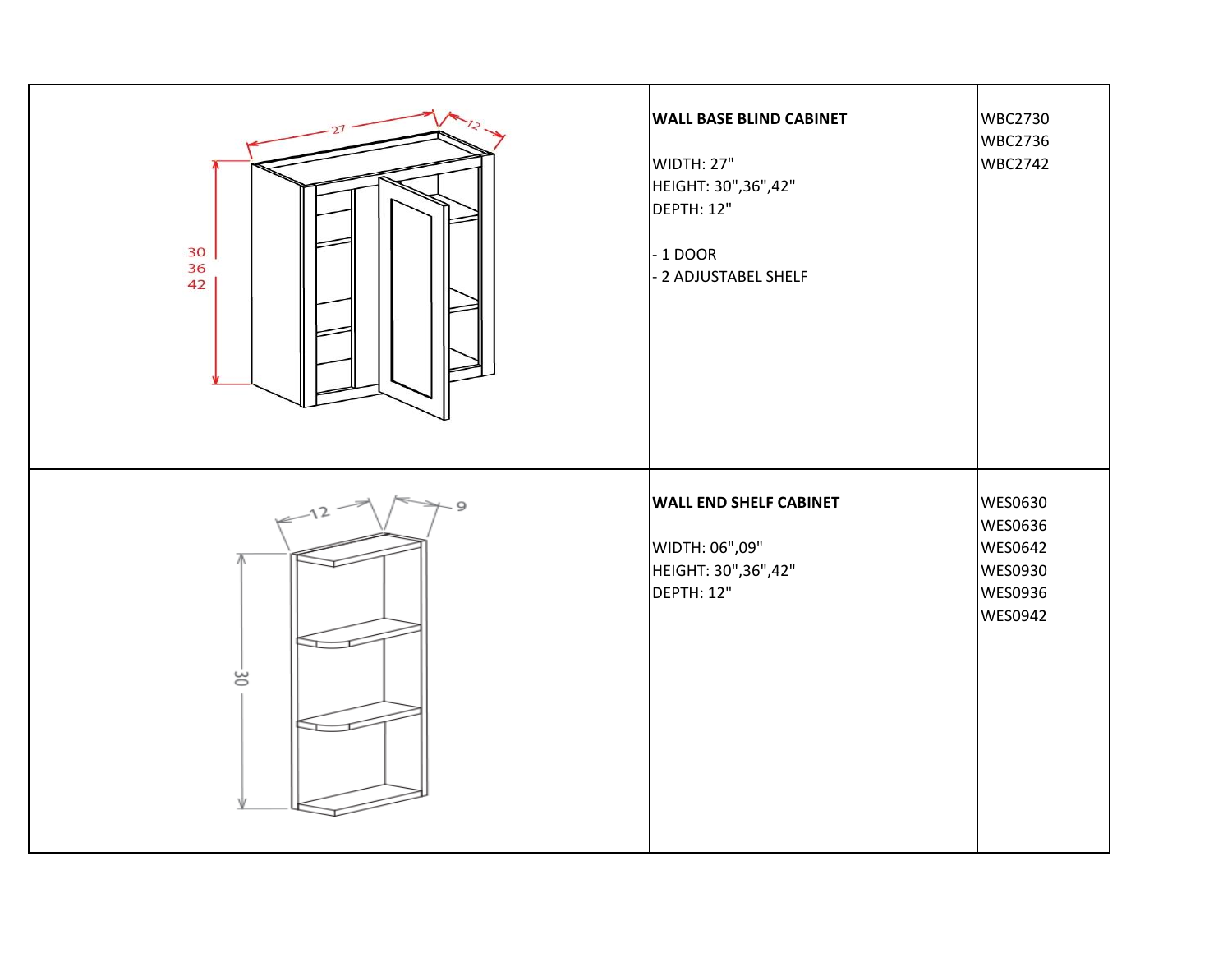| 30<br>흔 | <b>WALL WINE RACK</b><br>WIDTH: 30", 36"<br>HEIGHT: 15", 18"<br>DEPTH: 12" | <b>WWR3015</b><br><b>WWR3018</b><br><b>WWR3615</b><br><b>WWR3618</b> |
|---------|----------------------------------------------------------------------------|----------------------------------------------------------------------|
| S       | <b>WALL PLATE RACK</b><br>WIDTH: 30"<br>HEIGHT: 15"<br>DEPTH: 12"          | WPR3015                                                              |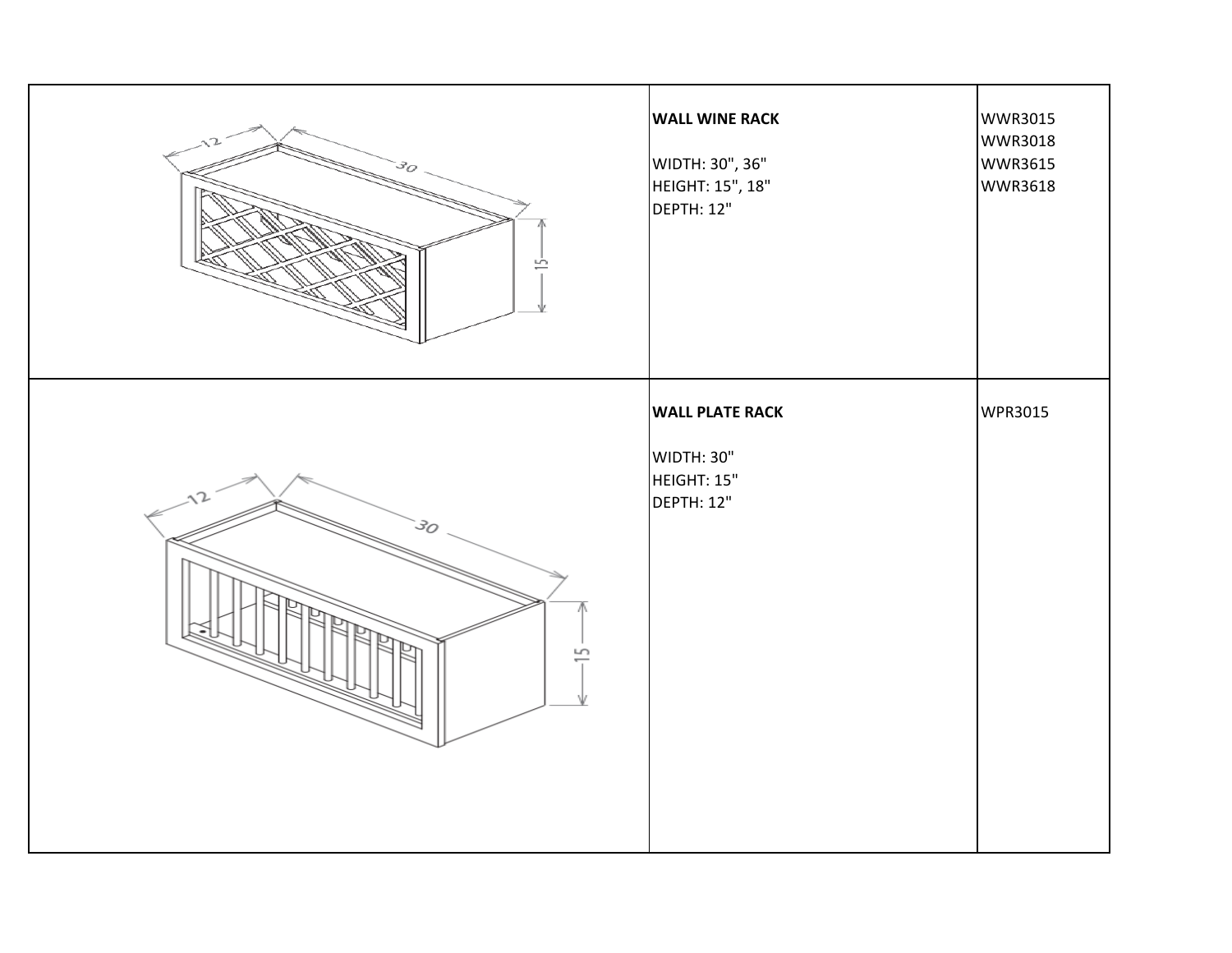| 9, 12, 15, 18, 21<br>341/2 | <b>BASE CABINETS</b><br>WIDTH: 9",12",15",18",21"<br>HEIGHT: 34.5"<br>DEPTH: 24"<br>- SINGLE DOOR<br>- SINGLE DRAWER<br>- 1 ADJUSTABLE SHELF                                                                                                 | <b>B09</b><br><b>B12</b><br><b>B15</b><br><b>B18</b><br><b>B21</b>   |
|----------------------------|----------------------------------------------------------------------------------------------------------------------------------------------------------------------------------------------------------------------------------------------|----------------------------------------------------------------------|
| 24, 27, 30<br>341/2        | <b>BASE CABINETS</b><br>WIDTH: 24",27",30",33",36"<br>HEIGHT: 34.5"<br>DEPTH: 24"<br>-2 DOORS<br>- SINGLE DRAWER<br>- 1 ADJUSTABLE SHELF<br>NOTE: FOR B33,B36 DEPENDING ON<br>THE COLOR/STYLE IT MIGHT HAVE 2<br><b>DRAWERS INSTEAD OF 1</b> | <b>B24</b><br><b>B27</b><br><b>B</b> 30<br><b>B</b> 33<br><b>B36</b> |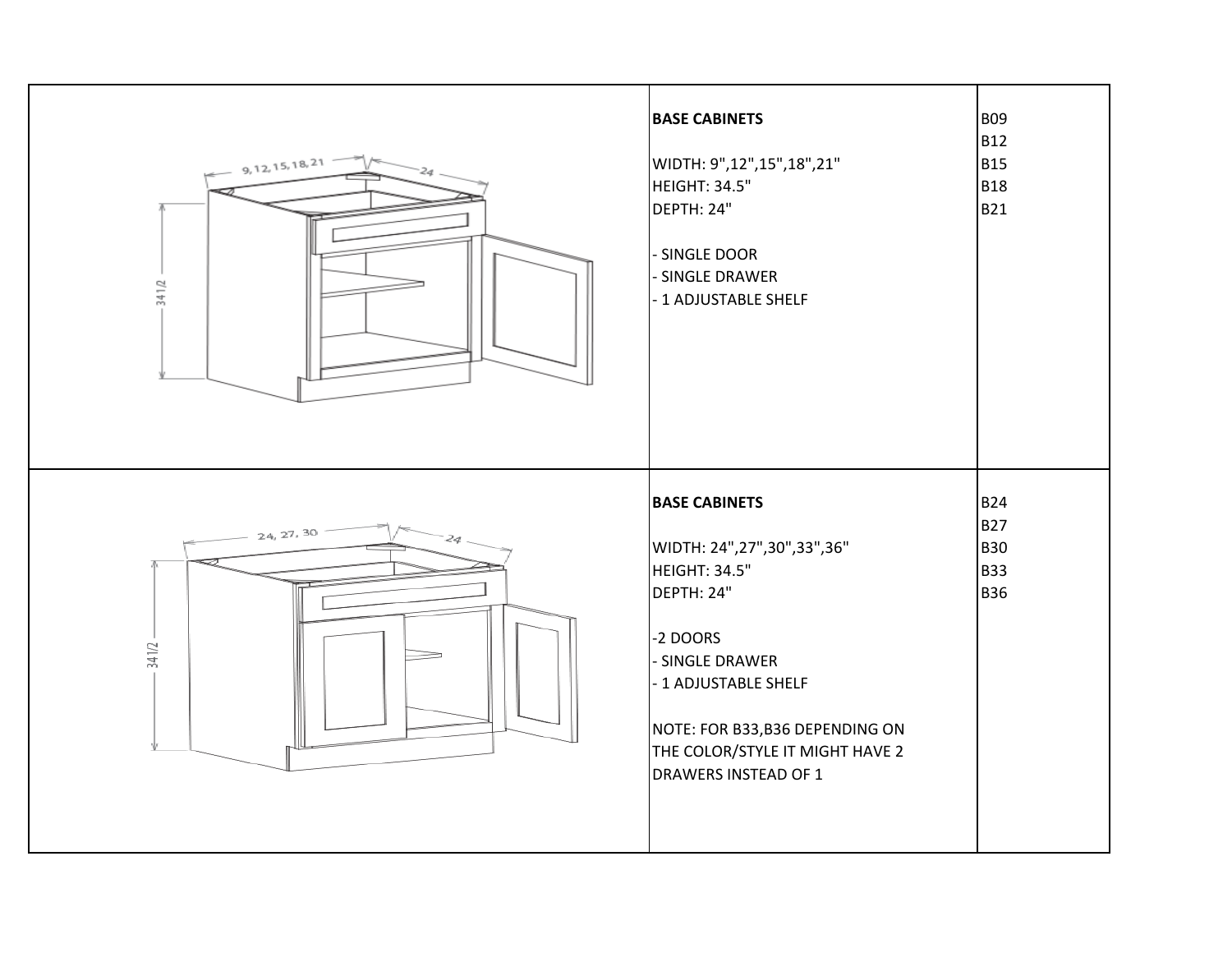|                          | SPICE RACK BASE CABINET<br>WIDTH: 6",9"<br>HEIGHT: 34.5"<br>DEPTH: 24"<br>-THREE TIERED PULL-OUT DRAWERS                                                                                                                  | <b>TB06</b><br><b>TB09</b>          |
|--------------------------|---------------------------------------------------------------------------------------------------------------------------------------------------------------------------------------------------------------------------|-------------------------------------|
| 33, 36, 39, 42<br>34 1/2 | <b>SINK BASE CABINET</b><br>WIDTH: 33", 36", 39", 42"<br>HEIGHT: 34.5"<br>DEPTH: 24"<br>2 DOORS<br>- 1 FALSE DRAWER<br>NOTE: FOR SB39, SB42 DEPENDING ON<br>THE COLOR/STYLE IT MIGHT HAVE 2<br>FALSE DRAWERS INSTEAD OF 1 | <b>SB33</b><br>SB36<br>SB39<br>SB42 |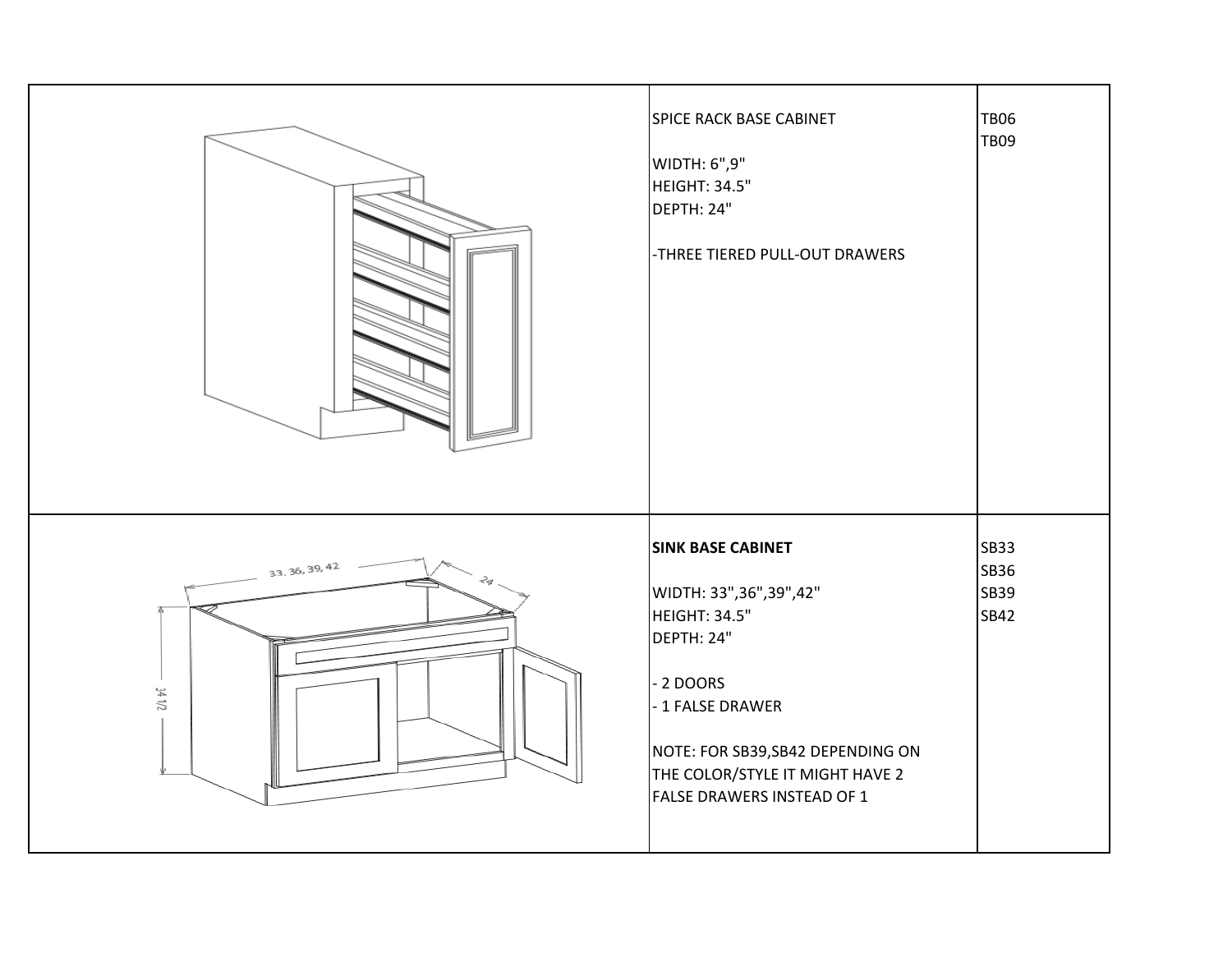| 341/2       | <b>THREE DRAWER BASE CABINET</b><br>WIDTH: 12",15",18",21",24",30"<br>HEIGHT: 34.5"<br>DEPTH: 24"<br>- 3 DRAWERS<br>NOTE: TOP DRAWER WILL BE SMALLER<br>THAN THE BOTTOM 2 | DB12-3<br>DB15-3<br>DB18-3<br>DB21-3<br>DB24-3<br>DB30-3 |
|-------------|---------------------------------------------------------------------------------------------------------------------------------------------------------------------------|----------------------------------------------------------|
| 36<br>341/2 | <b>BASE LAZY SUSAN</b><br>WIDTH: 33",36"<br>HEIGHT: 34.5"<br>DEPTH: 24"<br>- 2 INDEPENDENTLY ROTATING SHELVES<br>- BI-FOLD DOORS                                          | BLS33<br>BLS36                                           |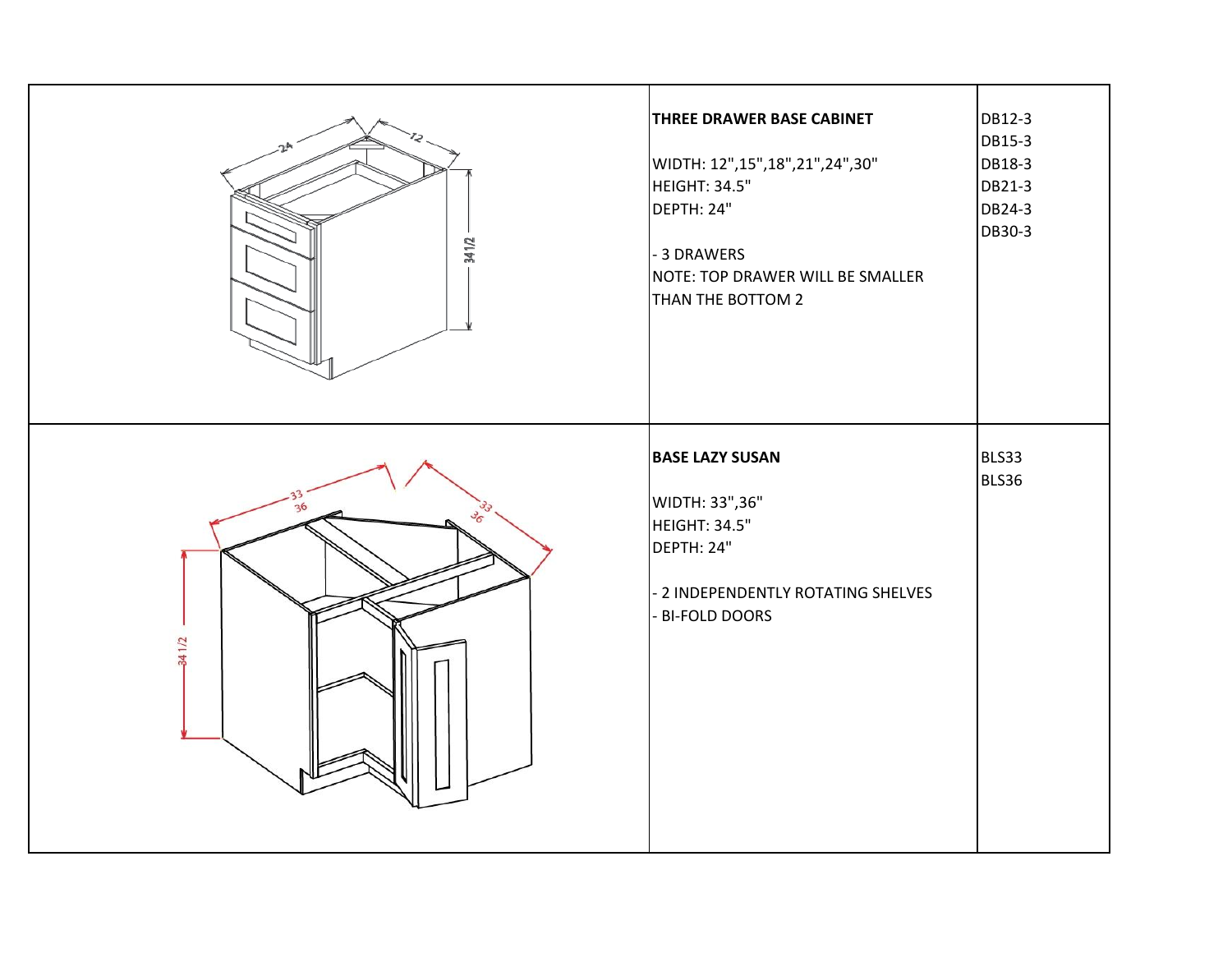| 341/2       | <b>BASE BLIND CORNER CABINET</b><br>WIDTH: 36",39"42"<br>HEIGHT: 34.5"<br>DEPTH: 24"<br>-UNIVERSAL FOR LEFT/RIGHT BLIND<br><b>CORNER</b><br>$-1$ DOOR<br>- DRAWER | BBC36<br>BBC39<br>BBC42 |
|-------------|-------------------------------------------------------------------------------------------------------------------------------------------------------------------|-------------------------|
| 24<br>341/2 | <b>VANITY CABINETS</b><br>WIDTH: 24",30"36"<br>HEIGHT: 34.5"<br>DEPTH: 21"<br>- 2 DOORS<br>- 1 FALSE DRAWER                                                       | V2421<br>V3021<br>V3621 |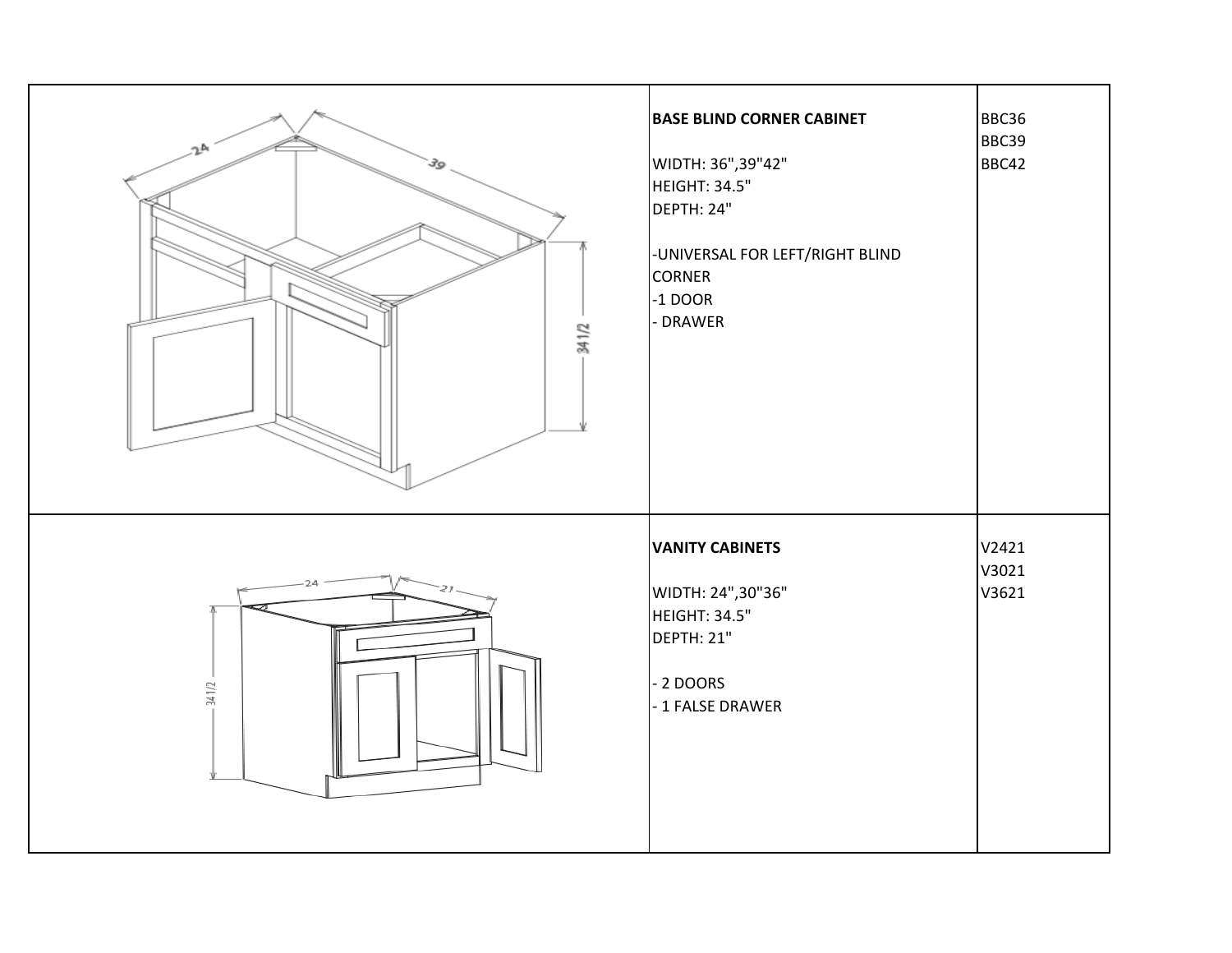| 34 1/2                   | THREE DRAWER VANITY CABINET<br>WIDTH: 12",15",18",21"<br>HEIGHT: 34.5"<br><b>DEPTH: 21"</b><br>- 3 DRAWERS<br>NOTE: TOP DRAWER WILL BE SMALLER<br>THAN THE BOTTOM 2 | VDB1221<br>VDB1521<br>VDB1821<br>VDB2121 |
|--------------------------|---------------------------------------------------------------------------------------------------------------------------------------------------------------------|------------------------------------------|
| $\overline{\phantom{a}}$ | <b>VANITY CABINET</b><br>WIDTH: 36", 42"<br>HEIGHT: 34.5"<br><b>DEPTH: 21"</b><br>- 2 DOORS<br>- 2 DRAWERS (EITHER LEFT OR RIGHT)<br>- 1 FALSE DRAWER               | VSD3621 L/R<br>VSD4221 L/R               |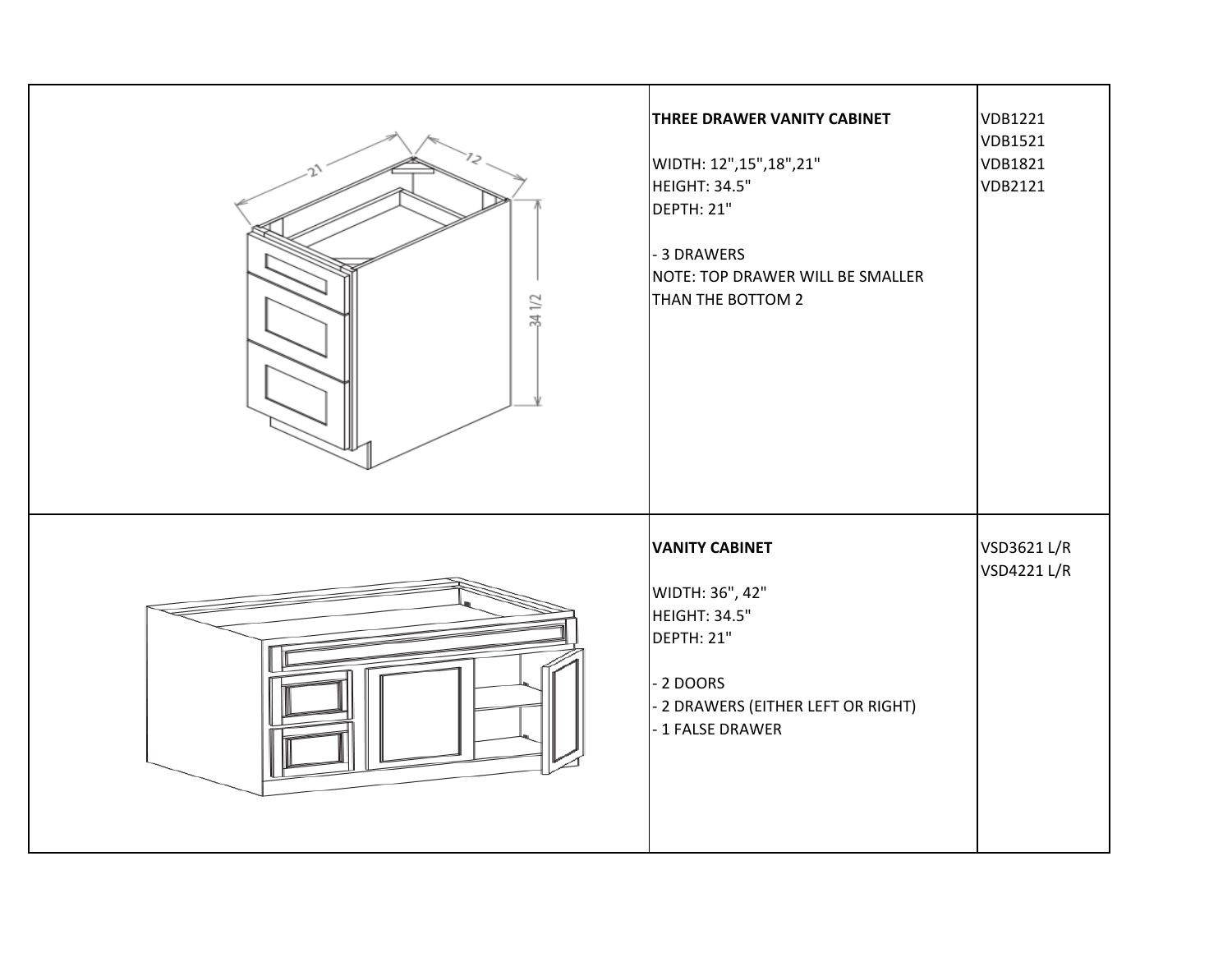| 341/2      | <b>VANITY CABINET</b><br>WIDTH: 48", 60"<br>HEIGHT: 34.5"<br>DEPTH: 21"<br>- 2 DOORS<br>- 6 DRAWERS (3 RIGHT, 3 LEFT)<br>-1 FALSE DRAWER IN THE MIDDLE<br>NOTE: TOP DRAWER WILL BE SMALLER<br>THAN THE BOTTOM 2 | <b>VSD4821</b><br>VSD6021<br>(single sink) |
|------------|-----------------------------------------------------------------------------------------------------------------------------------------------------------------------------------------------------------------|--------------------------------------------|
| $34 + 1/2$ | <b>VANITY CABINET</b><br>WIDTH: 60"<br>HEIGHT: 34.5"<br>DEPTH: 21"<br>- 4 DOORS<br>-2 FALSE DRAWER<br>- 3 DRAWER (IN THE MIDDLE)<br>NOTE: TOP DRAWER WILL BE SMALLER<br>THAN THE BOTTOM 2                       | <b>VCD6021</b><br>(DOUBLE SINK)            |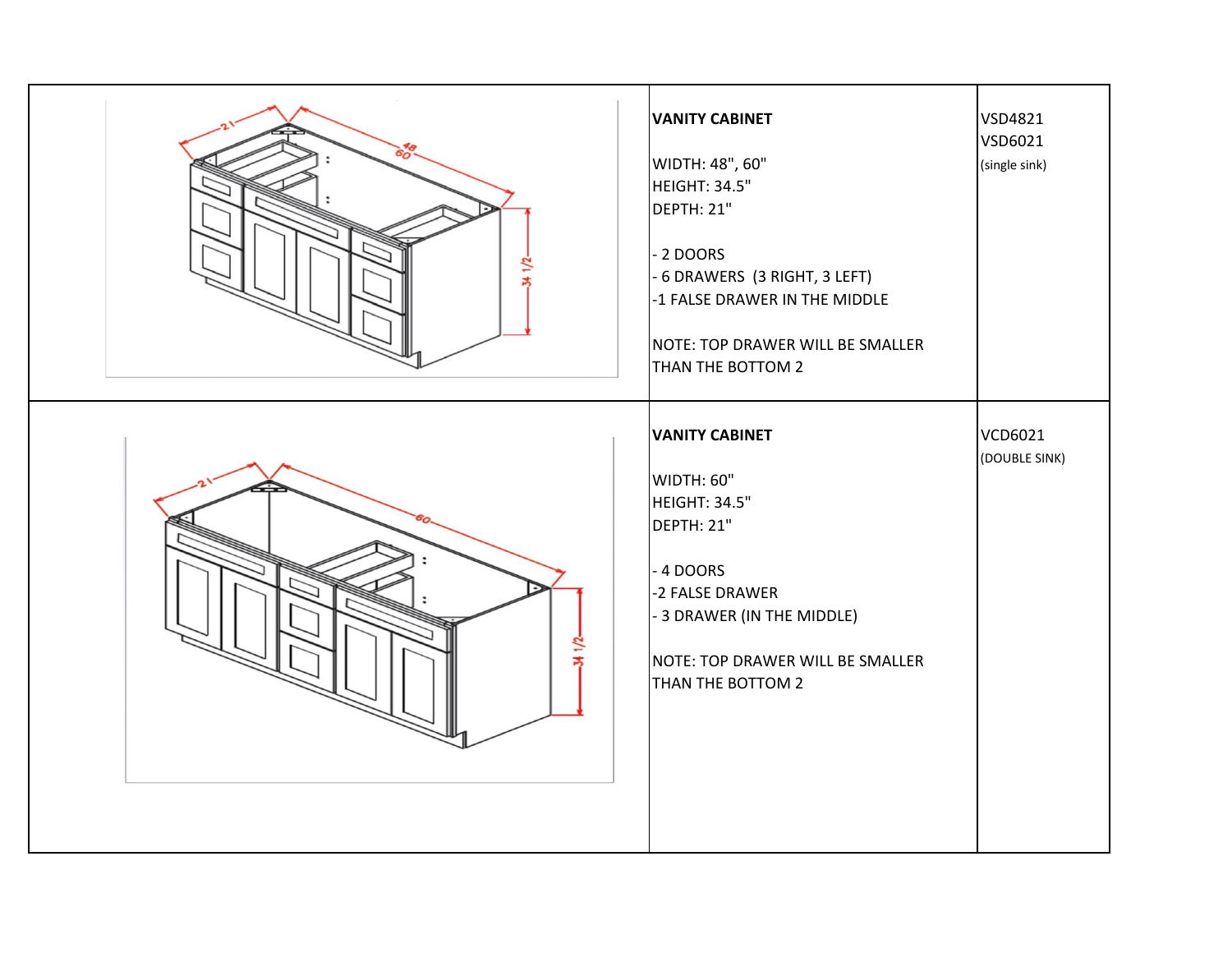| 84<br>90<br>96                         | <b>PANTY CABINET</b><br>WIDTH: 18"<br>HEIGHT: 84",90"96"<br>DEPTH: 24"<br>-2 DOORS TOTAL (1 TOP, 1 BOTTOM)<br>- COMES WITH ADJUSTABLE SHELVES<br>DEPENDING ON HEIGHT CAN RANGE<br>FROM 5-6 SHELVES               | PC1884<br>PC1890<br>PC1896                               |
|----------------------------------------|------------------------------------------------------------------------------------------------------------------------------------------------------------------------------------------------------------------|----------------------------------------------------------|
| $\frac{30}{24}$ "<br>84"<br>90"<br>96" | <b>PANTY CABINET</b><br>WIDTH: 24", 30"<br>HEIGHT: 84",90",96"<br>DEPTH: 24"<br>- 4 DOORS TOTAL (2 TOP, 2 BOTTOM)<br>- COMES WITH ADJUSTABLE SHELVES<br><b>DEPENDING ON HEIGHT CAN RANGE</b><br>FROM 5-6 SHELVES | PC2484<br>PC2490<br>PC2496<br>PC3084<br>PC3090<br>PC3096 |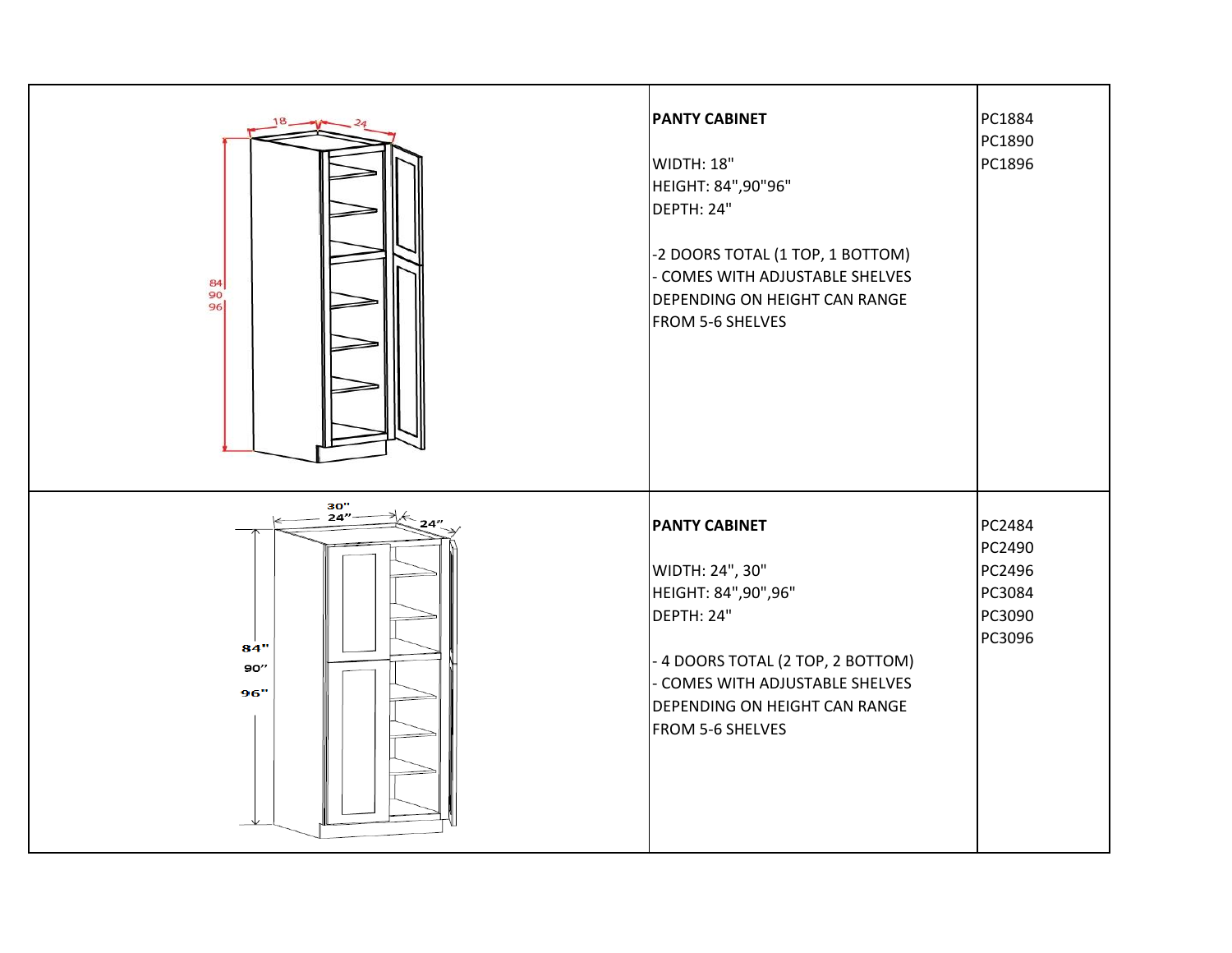## **ACCESSORIES**

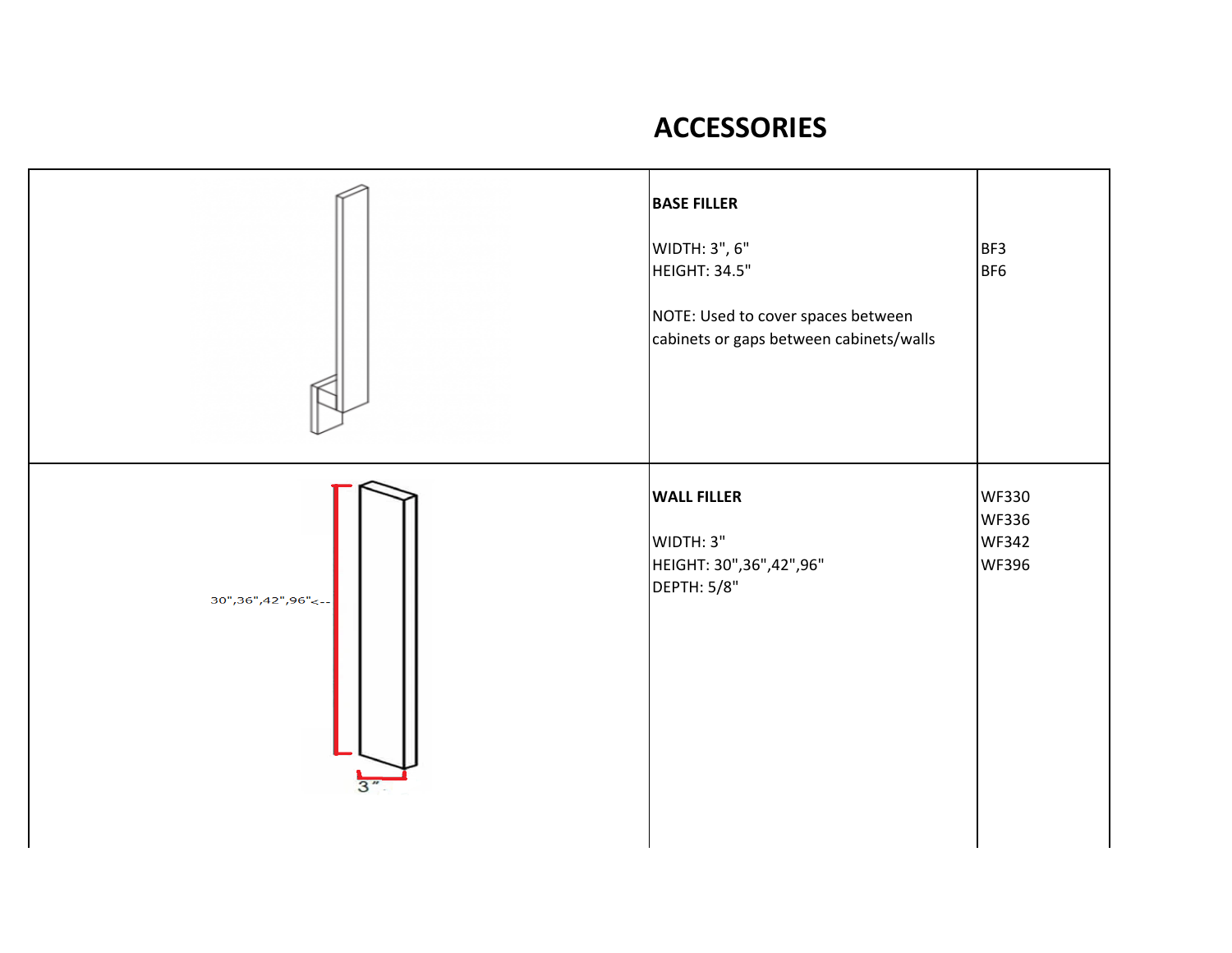| $\overline{6}$ "<br>42"<br>96" | <b>WALL FILLER</b><br>WIDTH: 6"<br>HEIGHT: 42", 96"                                                                 | <b>WF642</b><br>WF696 |
|--------------------------------|---------------------------------------------------------------------------------------------------------------------|-----------------------|
| 96" —<br>$4 \frac{1}{2^{n}}$   | <b>TOE KICK</b><br>HEIGHT: 4.5"<br>LENGTH: 96"<br>NOTE: USED FOR THE AREA BETWEEN THE<br>BASE CABINET AND THE FLOOR | TK8                   |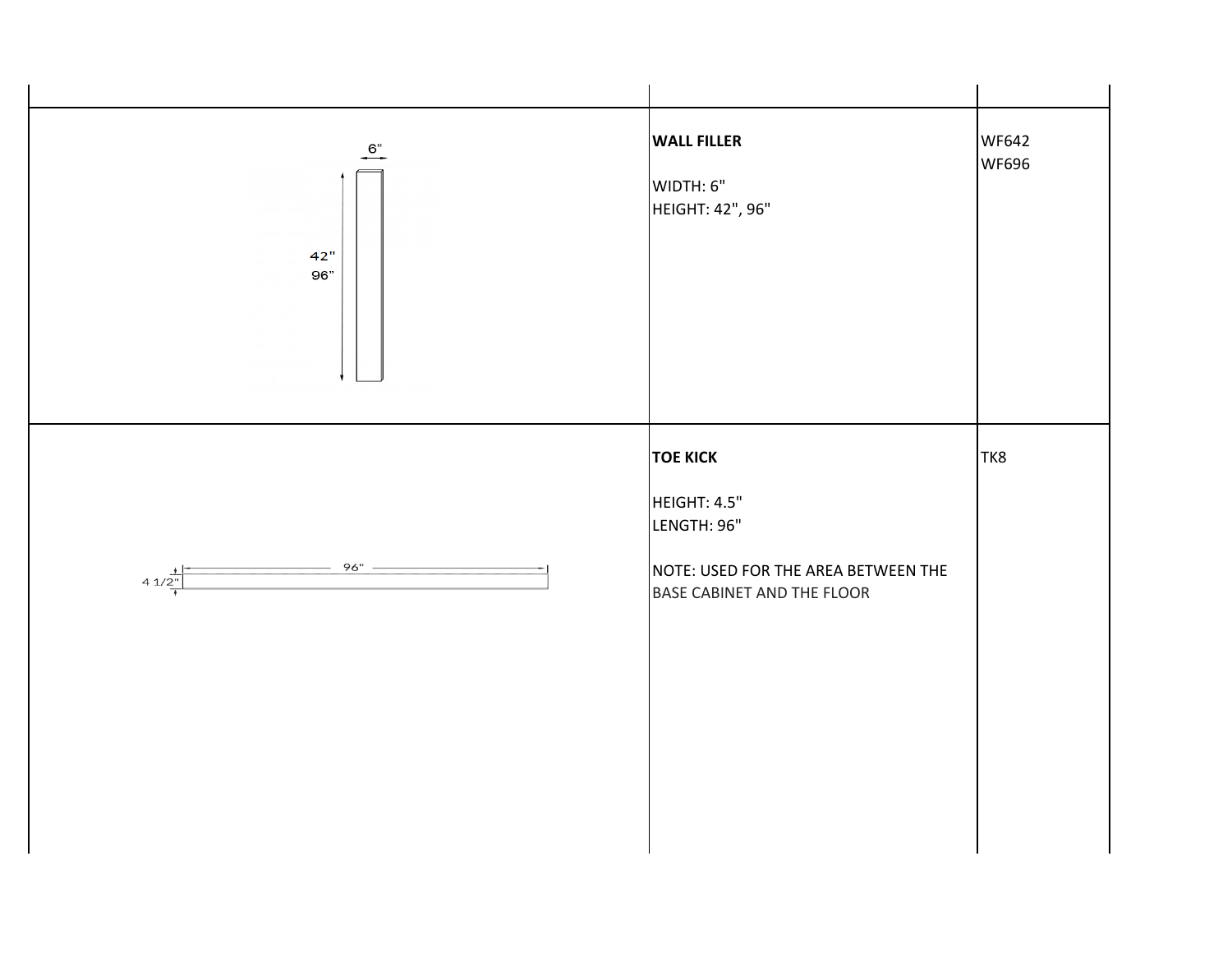| <b>REFRIGERATOR</b><br>$\rightarrow$<br><b>FRAME (WF1.5X96)</b><br><b>SOLD SEPERATELY</b><br>REF96<br>REFRIGERATOR<br>$96^{\circ}$<br>$24 -$<br>$1^{1}/2$ | <b>PANTRY PANEL (REFRIGERATOR PANEL)</b><br>WIDTH: 24"<br>HEIGHT: 96"<br>DEPTH: 1/2"<br><b>REFRIGERATOR FRAME</b><br>WIDTH: 1.5"<br>HEIGHT: 96"<br>NOTE: A PIECE OF WOOD THAT IS<br>PLACED OVER AN EXPOSED AREA OF THE<br><b>REFIGERATOR TO CREATE A BUILT-IN</b><br>APPEARANCE | PNL96X24X1/2<br>WF1.5X96 |
|-----------------------------------------------------------------------------------------------------------------------------------------------------------|---------------------------------------------------------------------------------------------------------------------------------------------------------------------------------------------------------------------------------------------------------------------------------|--------------------------|
| THICKNESS: 1/4"<br>96"<br>24                                                                                                                              | <b>PANTRY SKIN</b><br>WIDTH: 24"<br>HEIGHT: 96"<br>DEPTH: 1/4"<br>NOTE: USED TO COVER UNFINISHED SIDES<br>OF CABINET SO THEY WILL MATCH THE<br>PAINT/STAIN CHOSEN FOR YOUR CABINET<br><b>DOORS</b>                                                                              | PNL96X24X1/4             |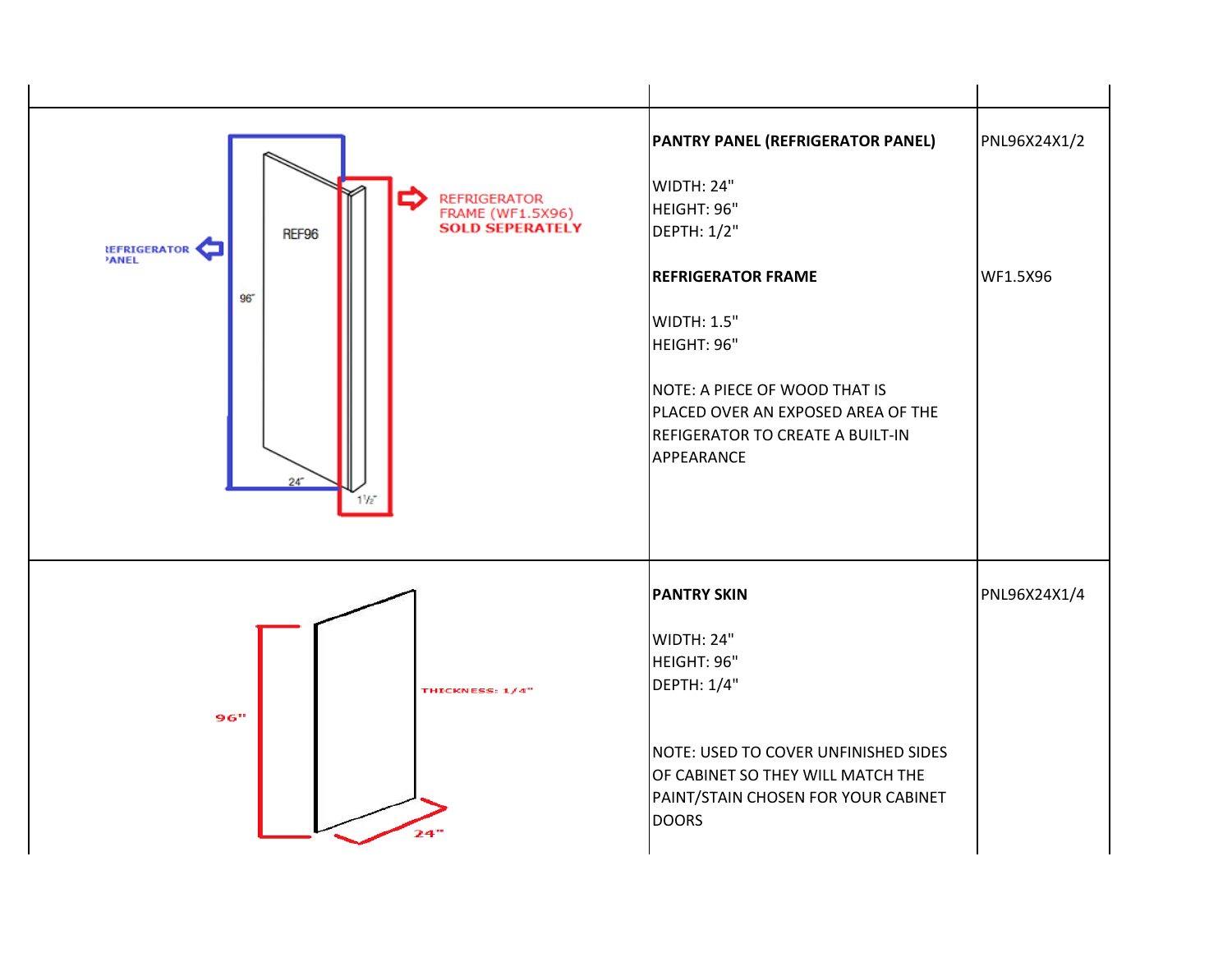| THICKNESS: 1/4"<br>96"<br>34.5" | <b>ISLAND SKIN PANEL</b><br>WIDTH: 34.5"<br>HEIGHT: 96"<br>DEPTH: 1/4"<br>NOTE: AN ISLAND SKIN IS A MATERIAL<br>THAT IS USED TO COVER THE SUBSTRATE<br>OF A KITHCEN ISLAND | PNL96X34.5X1/4  |
|---------------------------------|----------------------------------------------------------------------------------------------------------------------------------------------------------------------------|-----------------|
| $\mathcal{S}'$                  | <b>SCRIBE MOLDING</b><br>LENGTH: 96"                                                                                                                                       | SM <sub>8</sub> |
|                                 | NOTE: PIECE OF WOOD THAT IS USED TO<br>COVER INCONSISTENCIES/GAP BETWEEN<br>CABINETS AND WALLS/CEILING. IT LENDS<br>A FINISHED LOOK TO THE CABINET<br>APPEARANCE           |                 |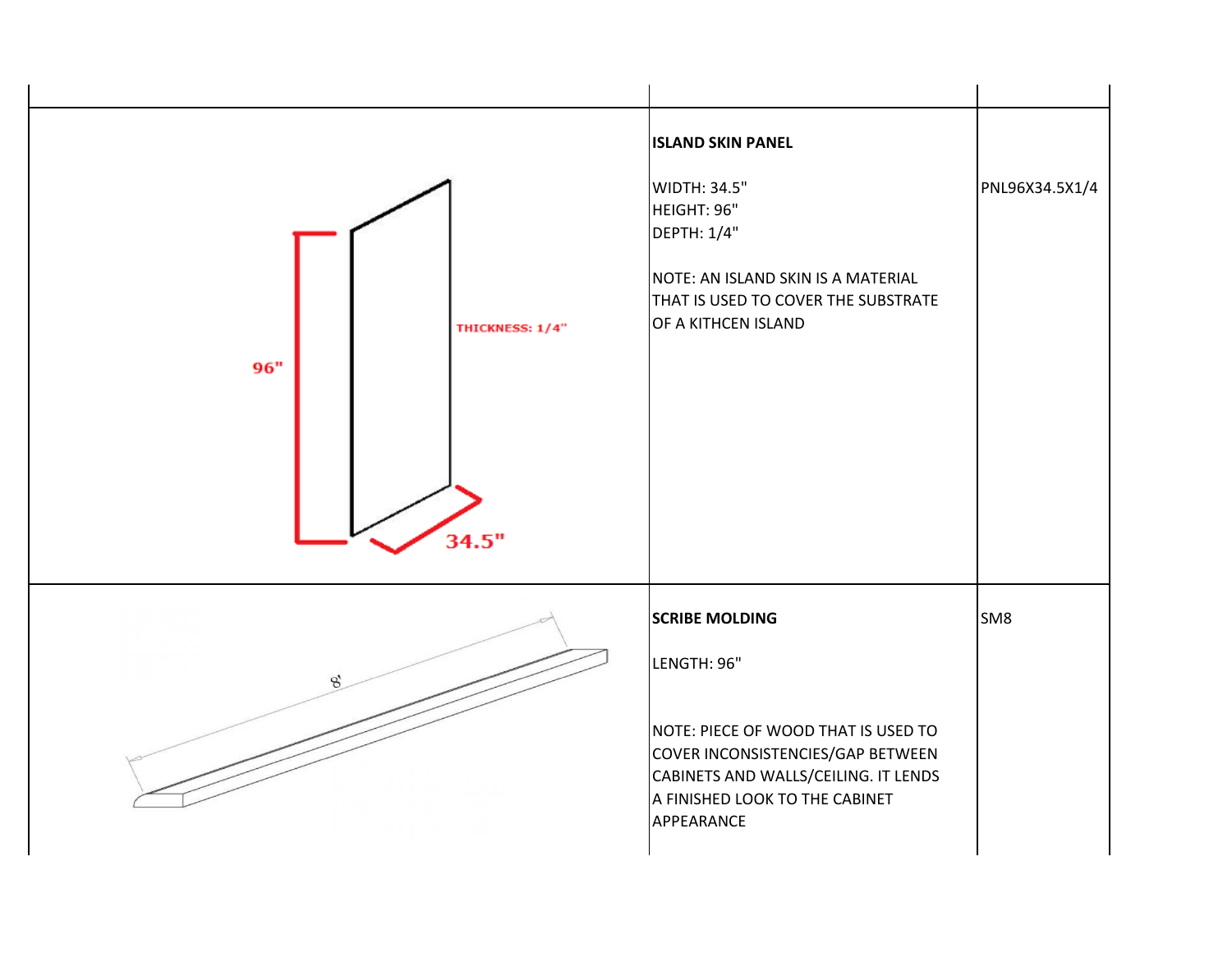## **\* Prices / Items subject to change without notice. \*Please check stock with Dellwood Kitchen & Floor Inc before accepting orders**

## CABINET SPECS:

- 1. Decks and sides are ½ Plywood.
- 2. Backs are ¼ thick with ½ thick 3" wide frames.
- 3. Face Frames, Doors, drawer fronts are solid wood.
- 4. Drawer boxes are 9/16 thick sides and backs, ¼ bottoms (some colors are available in dovetail or butt joint)
- 5. Adjustable shelves are ¥thick plywood with ¼ peg and hole.
- 6. Assembly hardware are Cam lock and Bracket assembly.
- 7. Plastic corner brackets on top inside corners of bases.
- 8. Drawer guides are available in Soft close and ball bearing full extent.
- 9. Kitchen Base cabinets are 34½ high and 24" deep.
- 10. Vanity Bases are 34½ high (Available in 30 and 33 ½ while supplies last) and 21" deep.
- 11. Pantry cabinets are 24" deep.
- 12. Wall Cabinets are 12" deep.
- 13. Drawer banks have a standard top drawer and 2 equal drawers below.
- 14. Island panel backs are ¼ thick plywood.
- 15. Refrigerator side panels are ½ thick with 1½ stile (sold separately)
- 16. Pantry come with 2 roll out shelves in lower section and adjustable shelves in upper section.
- 17. Full overlay concealed hinges with 6 way adjustment.
- 18. CG, SB, CM, NS comes with stained interiors and exteriors to match finish.
- 19. AW, NM, HW, OO, WO, DC, GG come with vinyl interiors and exteriors to match finish.
- 20. Toe Kick 4 ½ high.
- 21. Wall, Base, Pantry fillers are 3" wide.
- 22. Sunset Beech and Coffee Glaze come with Bracket assembly, all others are Cam Lock.
- 23. SB, CG, CM pantry cabinets come in 2 sections (Pantry Wall and Pantry Base.)
- 24. All cabinets are RTA.
- 25. Wire frame double trash cans are available(special order)
- 26. Soft Close for door are available (special order)